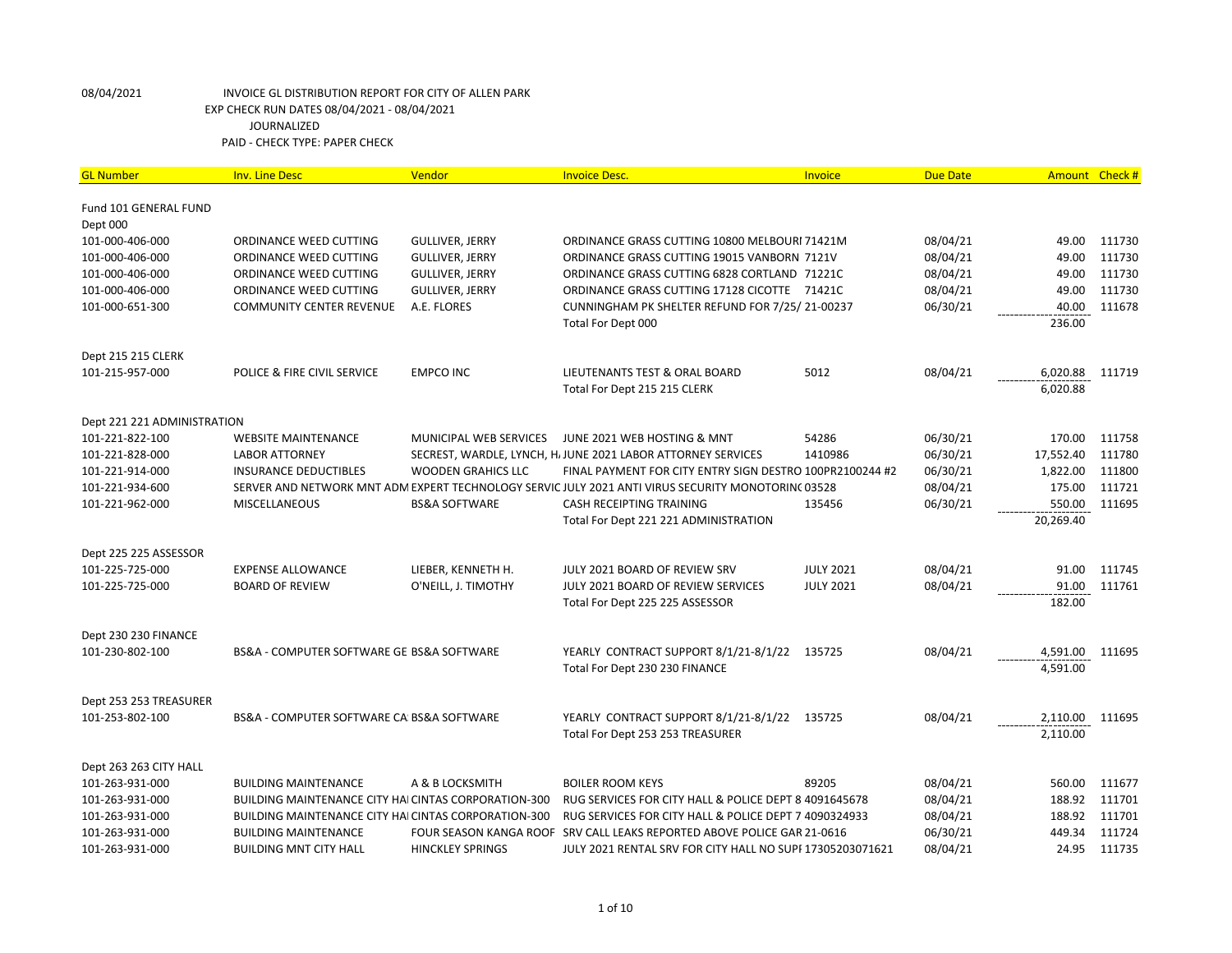| <b>GL Number</b>               | <b>Inv. Line Desc</b>                       | Vendor                                          | <b>Invoice Desc.</b>                                                        | Invoice        | <b>Due Date</b> | <b>Amount</b> | Check# |
|--------------------------------|---------------------------------------------|-------------------------------------------------|-----------------------------------------------------------------------------|----------------|-----------------|---------------|--------|
| 101-263-931-000                | <b>BUILDING MNT CITY HALL</b>               | <b>HINCKLEY SPRINGS</b>                         | JUNE 2021 CITY HALL RENTAL SRV & COFFEE SL 17305203061821                   |                | 06/30/21        | 43.60         | 111805 |
| 101-263-962-000                | BS&A COMPUTER SOFTWARE PAYI BS&A SOFTWARE   |                                                 | YEARLY CONTRACT SUPPORT 8/1/21-8/1/22 135725                                |                | 08/04/21        | 1,504.00      | 111695 |
|                                |                                             |                                                 | Total For Dept 263 263 CITY HALL                                            |                |                 | 2,959.73      |        |
|                                |                                             |                                                 |                                                                             |                |                 |               |        |
| Dept 277 CABLE/IT              |                                             |                                                 |                                                                             |                |                 |               |        |
| 101-277-934-500                | <b>COMPUTER BREAK-FIX</b>                   |                                                 | EXPERT TECHNOLOGY SERVIC IT SERVICES DEDICATED TUESDAY                      | 03527          | 08/04/21        | 1,280.00      | 111721 |
|                                |                                             |                                                 | Total For Dept 277 CABLE/IT                                                 |                |                 | 1,280.00      |        |
| Dept 305 305 POLICE DEPARTMENT |                                             |                                                 |                                                                             |                |                 |               |        |
| 101-305-729-000                | K-9 SUPPLIES                                | PET SUPPLIES PLUS                               | K-9 SUPPLIES                                                                | 83368          | 08/04/21        | 35.49         | 111767 |
| 101-305-761-000                | <b>PRISONER BOARD</b>                       | WAYNE COUNTY - ACCTS. RECPRISONER HOUSING 04/21 |                                                                             | 307266         | 06/30/21        | 70.00         | 111793 |
| 101-305-801-000                | <b>ANIMAL CONTROL</b>                       | <b>CITY OF WYANDOTTE</b>                        | DOWNRIVER ANIMAL CONTROL SRV 4/1/21-6/34/1-6/30/21                          |                | 06/30/21        | 8,461.10      | 111705 |
| 101-305-805-000                | <b>VEHICLE TOWING</b>                       | <b>CITY TOWING</b>                              | 41 VEHICLES, 12 PERSONAL TOWED 7/1-7/15/27/1-7/15/21                        |                | 08/04/21        | 7,220.00      | 111706 |
| 101-305-807-000                | <b>CENTRAL DISPATCH</b>                     | <b>CITY OF WYANDOTTE</b>                        | DOWNRIVER DISPATCH SRV 4/1/21-6/30/21                                       | 4/1/21-6/30/21 | 06/30/21        | 40,450.40     | 111705 |
| 101-305-853-000                | <b>TELEPHONE</b>                            |                                                 | AMERICAN MESSAGING LLC CHAPLAIN PAGER SRV 7/15-8/14/21                      | Z1319539VG     | 08/04/21        | 16.57         | 111682 |
| 101-305-934-500                | <b>COMPUTER BREAK-FIX</b>                   |                                                 | EXPERT TECHNOLOGY SERVIC COMPUTER SERVICES POLICE DEPT                      | 03536          | 08/04/21        | 630.00        | 111721 |
| 101-305-935-000                | COMPUTER SOFTWARE MAINTEN/ TRENTON, CITY OF |                                                 | SYSTEM SOFTWARE MNT 6/30/21                                                 | 2100046287     | 06/30/21        | 1,006.71      | 111786 |
| 101-305-939-000                | <b>VEHICLE MAINTENANCE</b>                  | <b>B &amp; K COLLISION, INC.</b>                | REPAIRS ON 2020 POLICE VEHICEL #30                                          | 8960           | 06/30/21        | 1,998.62      | 111688 |
| 101-305-939-000                | <b>VEHICLE MAINTENANCE</b>                  | <b>B &amp; K COLLISION, INC.</b>                | VEHICLE FINAL SRV ON 2020 FORD POLICE UTIL 9056                             |                | 08/04/21        | 2,599.18      | 111688 |
| 101-305-939-000                | <b>VEHICLE MAINTENANCE</b>                  |                                                 | BAKER'S GAS & WELDING SUI JULY 2021 CYLINDER RENTAL                         | 09255222       | 08/04/21        | 27.57         | 111691 |
| 101-305-939-000                | <b>VEHICLE MAINTENANCE</b>                  | <b>CYNERGY</b>                                  | SERVICES ON 2020 FPIU 2020 INVOLVED IN ACC 35379                            |                | 08/04/21        | 415.00        | 111713 |
| 101-305-939-000                | <b>VEHICLE MAINTENANCE</b>                  | MITCHELL 1                                      | <b>PARTS</b>                                                                | 26220364       | 08/04/21        | 528.00        | 111755 |
| 101-305-939-000                | <b>VEHICLE MAINTENANCE</b>                  | ROWLEY BROTHERS INC.                            | <b>SUPPLIES</b>                                                             | 2276022-00     | 06/30/21        | 375.19        | 111776 |
| 101-305-939-000                | <b>VEHICLE MAINTENANCE</b>                  | ROWLEY BROTHERS INC.                            | <b>SUPPLIES</b>                                                             | 2276021-00     | 06/30/21        | 276.00        | 111776 |
| 101-305-939-000                | <b>VEHICLE MAINTENANCE</b>                  | ROWLEY BROTHERS INC.                            | <b>SUPPLIES</b>                                                             | 2276023-00     | 06/30/21        | 204.40        | 111776 |
| 101-305-939-000                | <b>VEHICLE MAINTENANCE</b>                  | <b>VILLAGE FORD</b>                             | <b>PARTS</b>                                                                | 545519         | 08/04/21        | 17.55         | 111790 |
| 101-305-939-000                | <b>VEHICLE MAINTENANCE</b>                  | <b>VILLAGE FORD</b>                             | <b>PARTS</b>                                                                | 226505         | 08/04/21        | 2,136.59      | 111790 |
| 101-305-960-000                | <b>EDUCATION &amp; TRAINING</b>             | MARSHALL, BRANDON                               | REIMBURSEMENT FOR TRAINING EXPENSES                                         | REIMBURSEMENT  | 08/04/21        | 57.56         | 111746 |
| 101-305-960-000                | <b>EDUCATION &amp; TRAINING</b>             |                                                 | MICHIGAN ASSOC OF HOSTA(2021 FALL CONF OFFICERS MOORE & HARVEY 1 MAHN 21-13 |                | 08/04/21        | 300.00        | 111752 |
| 101-305-960-000                | <b>EDUCATION &amp; TRAINING</b>             | WINGER, ADAM                                    | REIMBURSEMENT FOR TRAINING EXPENSES                                         | REIMBURSEMENT  | 08/04/21        | 44.45         | 111797 |
| 101-305-961-000                | POL. TRAIN-ACT 302 ST. GRANT                | <b>DEWOLF&amp; ASSOCIATES</b>                   | FTO PROG OFFICERS MARHALL/WINGER 7/19-73415                                 |                | 08/04/21        | 1,590.00      | 111716 |
| 101-305-961-000                | POL. TRAIN-ACT 302 ST. GRANT                | <b>STREET COP TRAINING LLC</b>                  | TRNG 8/20/21 LT GRANICA/OFC WINGER                                          | 46209-549-B529 | 08/04/21        | 398.00        | 111760 |
|                                |                                             |                                                 | Total For Dept 305 305 POLICE DEPARTMENT                                    |                |                 | 68,858.38     |        |
| Dept 340 340 FIRE DEPARTMENT   |                                             |                                                 |                                                                             |                |                 |               |        |
| 101-340-757-000                | <b>OPERATING SUPPLIES</b>                   |                                                 | APOLLO FIRE EQUIPMENT CO OPERATING SUPPLIES FIRE DEPT                       | 106390         | 08/04/21        | 321.60        | 111684 |
| 101-340-757-000                | <b>OPERATING SUPPLIES</b>                   | APOLLO FIRE EQUIPMENT CO SUPPLIES FOR FIRE DEPT |                                                                             | 106405         | 08/04/21        | 449.95        | 111684 |
| 101-340-757-000                | <b>OPERATING SUPPLIES</b>                   |                                                 | NETWORK SERVICES COMPAI OPERATING SUPPLIES FIRE DEPT                        | 6715007-01     | 08/04/21        | 120.47        | 111759 |
| 101-340-757-000                | <b>OPERATING SUPPLIES</b>                   |                                                 | NETWORK SERVICES COMPAI OPERATING SUPPLIES FIRE DEPT                        | 6718345-00     | 08/04/21        | 526.39        | 111759 |
| 101-340-757-000                | <b>OPERATING SUPPLIES</b>                   |                                                 | SOLUTIONS SAFETY PROD & S OPERATING SUPPLIES FIRE DEPT                      | 6294           | 08/04/21        | 160.99        | 111782 |
| 101-340-757-500                | <b>RESCUE SUPPLIES</b>                      | J & B MEDICAL SUPPLY, INC. RESCUE SUPPLIES      |                                                                             | 7502628        | 08/04/21        | 387.10        | 111738 |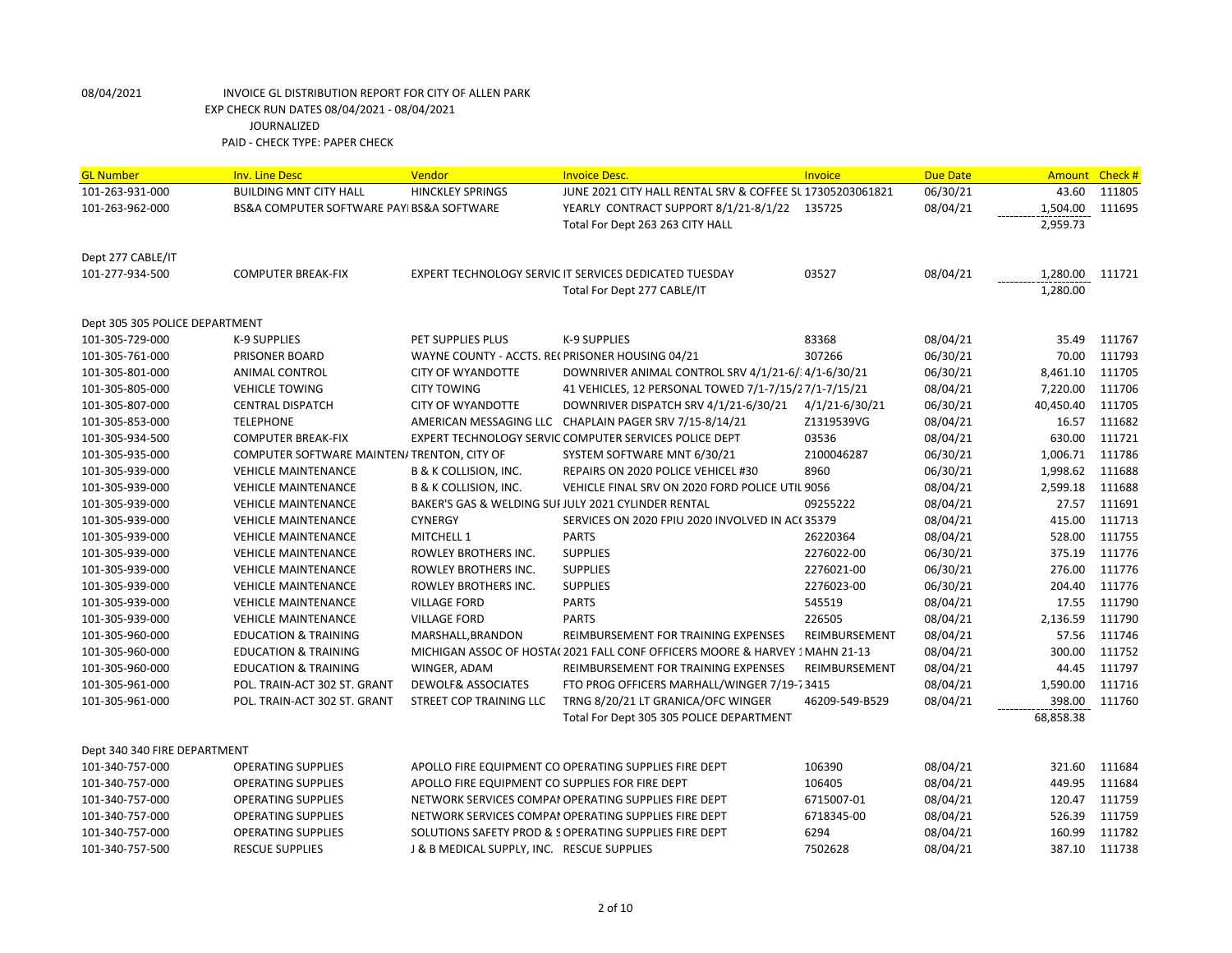| <b>GL Number</b>                          | <b>Inv. Line Desc</b>        | Vendor                                         | <b>Invoice Desc.</b>                                   | <b>Invoice</b>   | <b>Due Date</b> | Amount     | Check # |
|-------------------------------------------|------------------------------|------------------------------------------------|--------------------------------------------------------|------------------|-----------------|------------|---------|
| 101-340-768-000                           | <b>UNIFORMS</b>              | <b>ALLIE BROTHERS</b>                          | UNIFORM SERVICE FIRE DEPT                              | 83896            | 08/04/21        | 3,027.45   | 111681  |
| 101-340-768-000                           | <b>UNIFORMS</b>              | <b>ALLIE BROTHERS</b>                          | UNIFORMS FIRE DEPT                                     | 83900            | 08/04/21        | 100.00     | 111681  |
| 101-340-853-000                           | <b>TELEPHONE</b>             | <b>AT &amp; T</b>                              | FIRE CHIEF FAX & BACKUP LINE 6/11-7/10/21 313928637707 |                  | 08/04/21        | 471.24     | 111686  |
| 101-340-853-000                           | <b>TELEPHONE</b>             | COMCAST                                        | FIRE DEPT SERVICES 8/6-9/5/21                          | 8529101680173474 | 08/04/21        | 254.85     | 111708  |
| 101-340-931-000                           | <b>BUILDING MAINTENANCE</b>  | ROSE PEST SOLUTIONS                            | <b>BLDG MNT FIRE DEPT</b>                              | 10626682         | 08/04/21        | 52.00      | 111775  |
| 101-340-934-000                           | <b>EQUIPMENT MAINTENANCE</b> | APOLLO FIRE EQUIPMENT CO EQUIPMENT MNT         |                                                        | 58579            | 08/04/21        | 585.08     | 111684  |
| 101-340-934-000                           | <b>EQUIPMENT MAINTENANCE</b> |                                                | APOLLO FIRE EQUIPMENT CO EQUIPMENT MNT FIRE DEPT       | 106549           | 08/04/21        | 72.29      | 111684  |
| 101-340-934-000                           | <b>EQUIPMENT MAINTENANCE</b> | KENCO FIRE EQUIPMENT, INC EQUIPMENT MNT        |                                                        | 210715-2         | 08/04/21        | 100.00     | 111743  |
| 101-340-939-000                           | <b>VEHICLE MAINTENANCE</b>   |                                                | BAKER'S GAS & WELDING SUI JULY 2021 CYLINDER RENTAL    | 09255222         | 08/04/21        | 27.57      | 111691  |
| 101-340-939-000                           | <b>VEHICLE MAINTENANCE</b>   | <b>BARGAIN TIRE CO</b>                         | <b>SUPPLIES</b>                                        | 1902             | 06/30/21        | 765.18     | 111692  |
| 101-340-939-000                           | <b>VEHICLE MAINTENANCE</b>   | <b>CYNERGY</b>                                 | <b>SUPPLIES</b>                                        | 35344            | 08/04/21        | 73.00      | 111713  |
| 101-340-939-000                           | <b>VEHICLE MAINTENANCE</b>   | FLEETPRIDE, INC.                               | <b>PARTS</b>                                           | 78222054         | 08/04/21        | 7.61       | 111723  |
| 101-340-939-000                           | <b>VEHICLE MAINTENANCE</b>   | <b>GLENDALE AUTO VALUE</b>                     | <b>PARTS</b>                                           | 359-220691       | 08/04/21        | 189.60     | 111726  |
| 101-340-939-000                           | <b>VEHICLE MAINTENANCE</b>   | <b>GLENDALE AUTO VALUE</b>                     | <b>PARTS</b>                                           | 359-220692       | 08/04/21        | 319.34     | 111726  |
| 101-340-939-000                           | <b>VEHICLE MAINTENANCE</b>   | <b>HALT FIRE</b>                               | VEHICLE MNT FIRE DEPT                                  | 445153           | 08/04/21        | 265.26     | 111733  |
| 101-340-939-000                           | <b>VEHICLE MAINTENANCE</b>   | <b>HALT FIRE</b>                               | VEHICLE MNT FIRE DEPT                                  | S0092894         | 08/04/21        | 2,288.31   | 111733  |
| 101-340-939-000                           | <b>VEHICLE MAINTENANCE</b>   | <b>HALT FIRE</b>                               | ACCIDENT DAMAGE REPAIR ON FIRE VEHICLE 20210081        |                  | 06/30/21        | 94,382.00  | 111733  |
| 101-340-939-000                           | <b>VEHICLE MAINTENANCE</b>   | MITCHELL 1                                     | <b>PARTS</b>                                           | 26220364         | 08/04/21        | 528.00     | 111755  |
| 101-340-939-000                           | <b>VEHICLE MAINTENANCE</b>   | ROWLEY BROTHERS INC.                           | <b>SUPPLIES</b>                                        | 2276022-00       | 06/30/21        | 375.19     | 111776  |
| 101-340-939-000                           | <b>VEHICLE MAINTENANCE</b>   | ROWLEY BROTHERS INC.                           | <b>SUPPLIES</b>                                        | 2276021-00       | 06/30/21        | 276.00     | 111776  |
| 101-340-939-000                           | <b>VEHICLE MAINTENANCE</b>   | ROWLEY BROTHERS INC.                           | <b>SUPPLIES</b>                                        | 2276023-00       | 06/30/21        | 204.40     | 111776  |
| 101-340-939-000                           | <b>VEHICLE MAINTENANCE</b>   | TREDROC TIRE ALLEN PARK 7: SVC ALIGNMENT/TIRES |                                                        | 7360085634       | 06/30/21        | 115.95     | 111787  |
| 101-340-939-000                           | <b>VEHICLE MAINTENANCE</b>   | THE W.W. WILLIAMS COMPA PARTS                  |                                                        | 056P11219        | 08/04/21        | 545.68     | 111802  |
|                                           |                              |                                                | Total For Dept 340 340 FIRE DEPARTMENT                 |                  |                 | 106,992.50 |         |
|                                           |                              |                                                |                                                        |                  |                 |            |         |
| Dept 445 445 DEPARTMENT OF PUBLIC SERVICE |                              |                                                |                                                        |                  |                 |            |         |
| 101-445-751-000                           | <b>GASOLINE</b>              | <b>CORRIGAN OIL CO</b>                         | <b>SUPPLIES</b>                                        | 7320167-IN       | 08/04/21        | 8,052.47   | 111711  |
| 101-445-751-000                           | <b>GASOLINE</b>              | <b>RKA PETROLEUM</b>                           | <b>SUPPLIES</b>                                        | 0250673          | 08/04/21        | 16,554.96  | 111774  |
| 101-445-757-000                           | <b>OPERATING SUPPLIES</b>    | A & B LOCKSMITH                                | <b>KEYS</b>                                            | 89146            | 08/04/21        | 22.50      | 111677  |
| 101-445-757-000                           | <b>OPERATING SUPPLIES</b>    | <b>BRONER GLOVE CO</b>                         | <b>PARTS</b>                                           | 310342           | 08/04/21        | 86.58      | 111694  |
| 101-445-757-000                           | <b>OPERATING SUPPLIES</b>    | <b>BRONER GLOVE CO</b>                         | SAFETY EQUIPMENT FOR DPS                               | 310015           | 08/04/21        | 393.46     | 111694  |
| 101-445-757-000                           | <b>OPERATING SUPPLIES</b>    | D & L GARDEN CENTER, INC. SUPPLIES             |                                                        | 16082            | 08/04/21        | 19.99      | 111714  |
| 101-445-757-000                           | <b>OPERATING SUPPLIES</b>    | PETTY CASH - D.P.S.                            | REIMBURSEMENT FOR DPS PETTY CASH                       | REIMBURSEMENT    | 06/30/21        | 7.81       | 111766  |
| 101-445-768-000                           | <b>UNIFORMS DPS</b>          | CINTAS CORP. #0721                             | JUNE 2021 DPS UNIFORM SERVICES                         | 4086072520       | 06/30/21        | 68.11      | 111703  |
| 101-445-768-000                           | <b>UNIFORMS DPS</b>          | CINTAS CORP. #0721                             | JUNE 2021 DPS UNIFORM SERVICES                         | 4086760600       | 06/30/21        | 68.11      | 111703  |
| 101-445-768-000                           | UNIFORMS DPS                 | CINTAS CORP. #0721                             | JUNE 2021 DPS UNIFORM SERVICES                         | 4087407655       | 06/30/21        | 68.11      | 111703  |
| 101-445-768-000                           | <b>UNIFORMS DPS</b>          | CINTAS CORP. #0721                             | JUNE 2021 DPS UNIFORM SERVICES                         | 4088064365       | 06/30/21        | 68.11      | 111703  |
| 101-445-768-000                           | UNIFORMS DPS                 | CINTAS CORP. #0721                             | JUNE 2021 DPS UNIFORM SERVICES                         | 4088586012       | 06/30/21        | 68.11      | 111703  |
| 101-445-768-000                           | <b>UNIFORMS GARAGE</b>       | CINTAS CORP. #0721                             | JUNE 2021 GARAGE UNIFORM SERVICES                      | 4086072508       | 06/30/21        | 45.60      | 111703  |
| 101-445-768-000                           | UNIFORMS GARAGE              | CINTAS CORP. #0721                             | JUNE 2021 GARAGE UNIFORM SERVICES                      | 4086760557       | 06/30/21        | 64.35      | 111703  |
| 101-445-768-000                           | <b>UNIFORMS GARAGE</b>       | CINTAS CORP. #0721                             | JUNE 2021 GARAGE UNIFORM SERVICES                      | 4087407654       | 06/30/21        | 70.60      | 111703  |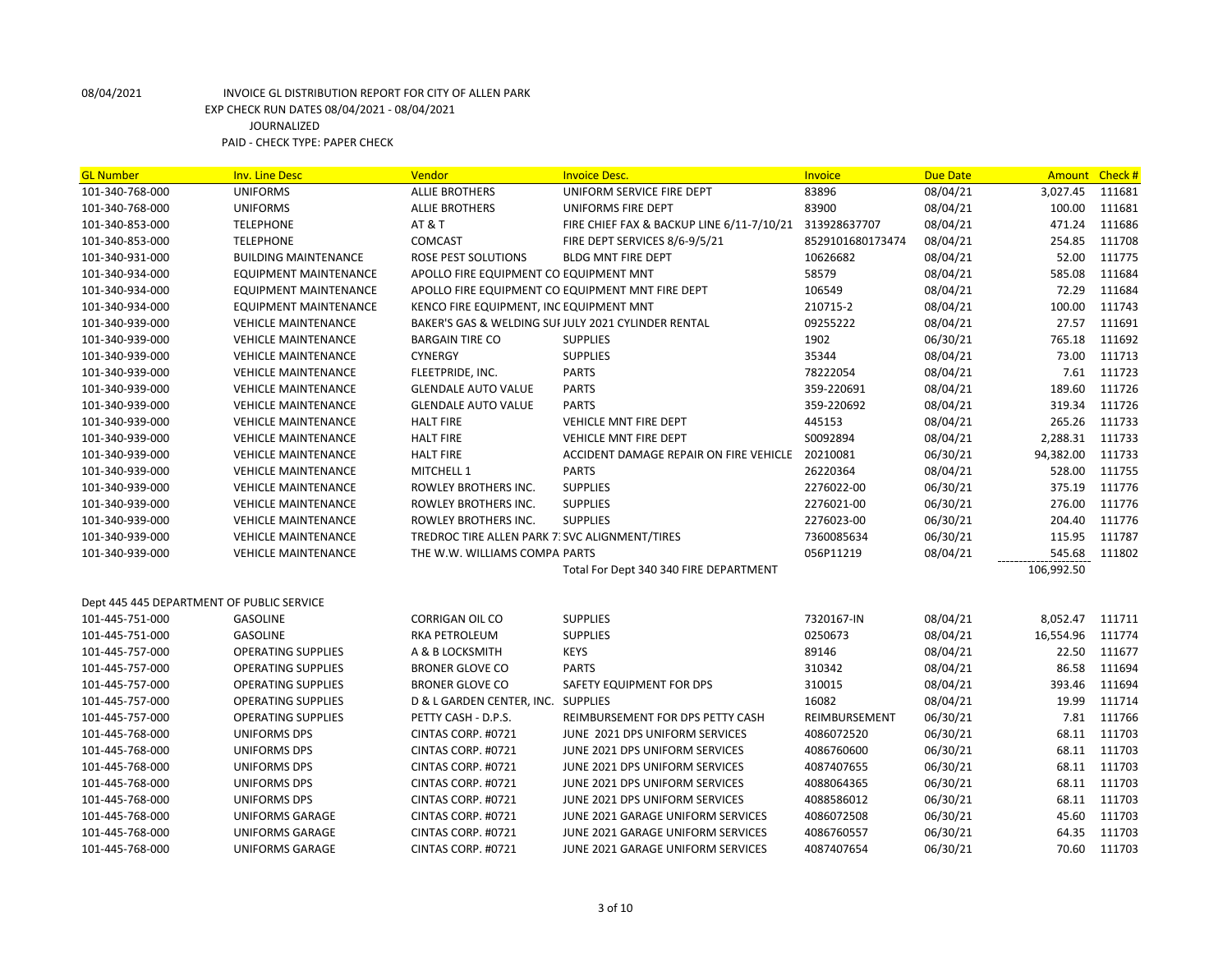| <b>GL Number</b>         | <b>Inv. Line Desc</b>       | Vendor                                          | <b>Invoice Desc.</b>                                                | <b>Invoice</b> | <b>Due Date</b> | Amount Check # |        |
|--------------------------|-----------------------------|-------------------------------------------------|---------------------------------------------------------------------|----------------|-----------------|----------------|--------|
| 101-445-768-000          | UNIFORMS GARAGE             | CINTAS CORP. #0721                              | JUNE 2021 GARAGE UNIFORM SERVICES                                   | 4088064362     | 06/30/21        | 67.60          | 111703 |
| 101-445-768-000          | UNIFORMS GARAGE             | CINTAS CORP. #0721                              | JUNE 2021 GARAGE UNIFORM SERVICES                                   | 4088585984     | 06/30/21        | 45.60          | 111703 |
| 101-445-768-000          | UNIFORMS                    | CINTAS CORPORATION-300                          | <b>RUG SERVICES WATER &amp; DPS</b>                                 | 4088124215     | 06/30/21        | 43.71          | 111804 |
| 101-445-931-000          | <b>BUILDING MNT DPS</b>     | <b>HINCKLEY SPRINGS</b>                         | JULY 2021 DPS NOT ACITIVITY FOR BILLING PER 21472968071221          |                | 08/04/21        | 0.00           | 111735 |
| 101-445-931-000          | BUILDING MAINTENANCE        |                                                 | MOTOR CITY WINDOW TINTII INSTALLING ILLUSION FILM IN DPS OFFICES    | 573            | 08/04/21        | 273.30         | 111756 |
| 101-445-931-000          | <b>BUILDING MAINTENANCE</b> | <b>RW MERCER CO INC</b>                         | <b>SRV ON DIESEL TANK</b>                                           | 188701         | 08/04/21        | 158.00         | 111778 |
| 101-445-934-500          | <b>COMPUTER BREAK-FIX</b>   | CDW GOVERNMENT, LLC                             | IT EQUIPMENT FOR DPS                                                | H088627        | 08/04/21        | 991.44         | 111698 |
| 101-445-934-500          | <b>COMPUTER BREAK-FIX</b>   | CDW GOVERNMENT, LLC                             | IT EQUIPMENT FOR DPS                                                | G856026        | 08/04/21        | 317.44         | 111698 |
| 101-445-934-500          | <b>COMPUTER BREAK-FIX</b>   | CDW GOVERNMENT, LLC                             | IT EQUIPMENT FOR DPS                                                | G666453        | 08/04/21        | 1,422.15       | 111698 |
| 101-445-934-500          | <b>COMPUTER BREAK-FIX</b>   | EXPERT TECHNOLOGY SERVIC IT MNT ON NEW DPS BLDG |                                                                     | 03534          | 08/04/21        | 1,980.00       | 111721 |
| 101-445-939-000          | <b>VEHICLE MAINTENANCE</b>  |                                                 | BAKER'S GAS & WELDING SUI JULY 2021 CYLINDER RENTAL                 | 09255222       | 08/04/21        | 27.57          | 111691 |
| 101-445-939-000          | <b>VEHICLE MAINTENANCE</b>  | <b>BELL EQUIPMENT CO.</b>                       | <b>PARTS</b>                                                        | P01150         | 08/04/21        | 89.93          | 111693 |
| 101-445-939-000          | <b>VEHICLE MAINTENANCE</b>  | <b>GLENDALE AUTO VALUE</b>                      | <b>PARTS</b>                                                        | 359-220452     | 08/04/21        | 21.24          | 111726 |
| 101-445-939-000          | <b>VEHICLE MAINTENANCE</b>  | <b>GLENDALE AUTO VALUE</b>                      | <b>PARTS</b>                                                        | 359-220578     | 08/04/21        | 49.58          | 111726 |
| 101-445-939-000          | <b>VEHICLE MAINTENANCE</b>  | <b>GLENDALE AUTO VALUE</b>                      | <b>PARTS</b>                                                        | 359-221718     | 08/04/21        | 135.36         | 111726 |
| 101-445-939-000          | <b>VEHICLE MAINTENANCE</b>  | <b>GLENDALE AUTO VALUE</b>                      | PART FOR 2007 FOR E350 VAN                                          | 359-221461     | 08/04/21        | 24.79          | 111726 |
| 101-445-939-000          | <b>VEHICLE MAINTENANCE</b>  | <b>GLENDALE AUTO VALUE</b>                      | <b>PARTS</b>                                                        | 359-221413     | 08/04/21        | 63.72          | 111726 |
| 101-445-939-000          | <b>VEHICLE MAINTENANCE</b>  | <b>GRAINGER</b>                                 | <b>PARTS</b>                                                        | 9964950142     | 08/04/21        | 43.17          | 111729 |
| 101-445-939-000          | <b>VEHICLE MAINTENANCE</b>  | <b>GRAINGER</b>                                 | <b>PARTS</b>                                                        | 9002758119     | 08/04/21        | 105.00         | 111729 |
| 101-445-939-000          | <b>VEHICLE MAINTENANCE</b>  | MITCHELL 1                                      | <b>PARTS</b>                                                        | 26220364       | 08/04/21        | 528.00         | 111755 |
| 101-445-939-000          | <b>VEHICLE MAINTENANCE</b>  | ROWLEY BROTHERS INC.                            | <b>SUPPLIES</b>                                                     | 2276022-00     | 06/30/21        | 375.19         | 111776 |
| 101-445-939-000          | <b>VEHICLE MAINTENANCE</b>  | ROWLEY BROTHERS INC.                            | <b>SUPPLIES</b>                                                     | 2276021-00     | 06/30/21        | 276.00         | 111776 |
| 101-445-939-000          | <b>VEHICLE MAINTENANCE</b>  | ROWLEY BROTHERS INC.                            | <b>SUPPLIES</b>                                                     | 2276023-00     | 06/30/21        | 204.40         | 111776 |
| 101-445-939-000          | <b>VEHICLE MAINTENANCE</b>  | WILLIAM F. SELL & SON                           | SHARPEN BLADES REC CENTER                                           | 423679         | 06/30/21        | 42.00          | 111781 |
| 101-445-939-000          | <b>VEHICLE MAINTENANCE</b>  | WILLIAM F. SELL & SON                           | <b>SUPPLIES</b>                                                     | 428293         | 08/04/21        | 219.92         | 111781 |
| 101-445-939-000          | <b>VEHICLE MAINTENANCE</b>  | VERIZON CONNECT NWF INC JULY 2021 SERVICES      |                                                                     | 61100017323    | 08/04/21        | 180.02         | 111789 |
| 101-445-939-000          | <b>VEHICLE MAINTENANCE</b>  | <b>WOLVERINE TRUCK SALES IN PARTS</b>           |                                                                     | 1231060        | 08/04/21        | 79.30          | 111799 |
| 101-445-939-000          | <b>VEHICLE MAINTENANCE</b>  | WURTH USA INC                                   | <b>PARTS</b>                                                        | 97072825       | 08/04/21        | 364.71         | 111801 |
| 101-445-962-000          | <b>MISCELLANEOUS</b>        |                                                 | COMPREHENSIVE TESTING SC PRE EMPLOYMENT LAB TEST                    | 2962           | 08/04/21        | 75.00          | 111709 |
| 101-445-962-000          | <b>MISCELLANEOUS</b>        |                                                 | MARCO TECHNOLOGIES LLC MOVE COPIER TO NEW DPS BLDG                  | INV8951823     | 08/04/21        | 235.00         | 111748 |
| 101-445-962-000          | <b>MISCELLANEOUS</b>        |                                                 | REDGUARD FIRE & SECURITY DPS FIRE ALARM INSTALLATION                | 48525          | 06/30/21        | 3,980.00       | 111772 |
|                          |                             |                                                 | Total For Dept 445 445 DEPARTMENT OF PUBLIC SERVICE                 |                |                 | 38,078.01      |        |
| Dept 707 707 PARKS & REC |                             |                                                 |                                                                     |                |                 |                |        |
| 101-707-783-000          | <b>PARK SUPPLIES</b>        | TARGET SPECIALTY PRODUCT TURFACE MVP            |                                                                     | INVP500533815  | 08/04/21        | 169.80         | 111785 |
| 101-707-784-000          | <b>PARK SERVICES</b>        | D & L GARDEN CENTER, INC. SLAG FOR P&R          |                                                                     | 16400          | 08/04/21        | 552.00         | 111714 |
| 101-707-784-000          | <b>PARK SERVICES</b>        | DEVINE, KEVIN S                                 | JULY 2021 PROF SRV FOR LIBRARY/COMM CTR 073271-AP                   |                | 08/04/21        | 400.00         | 111715 |
| 101-707-784-000          | <b>PARK SERVICES</b>        |                                                 | MILLER LANDSERVICES LLC DEP PMT FOR REPAIR OF DAMAGED FENCE AT 1221 |                | 06/30/21        | 1,300.00       | 111753 |
| 101-707-784-000          | <b>PARK SERVICES</b>        |                                                 | TRILOGY VARIETY BAND LLC PMT FOR CONCERT IN THE PARK 8/11/21        | 08112021       | 08/04/21        | 1,000.00       | 111788 |
| 101-707-816-000          | PROF. SERV. - OTHER         | PARKWAY SERVICE INC                             | JULY 2021 SERVICES FOR HUMPTY DUMPTY TO A-137530                    |                | 08/04/21        | 180.00         | 111764 |
| 101-707-816-000          | PROF. SERV. - OTHER         | PARKWAY SERVICE INC                             | JULY 2021 SERVICES FOR CHAMPAIGN PARK A-137575                      |                | 08/04/21        | 300.00         | 111764 |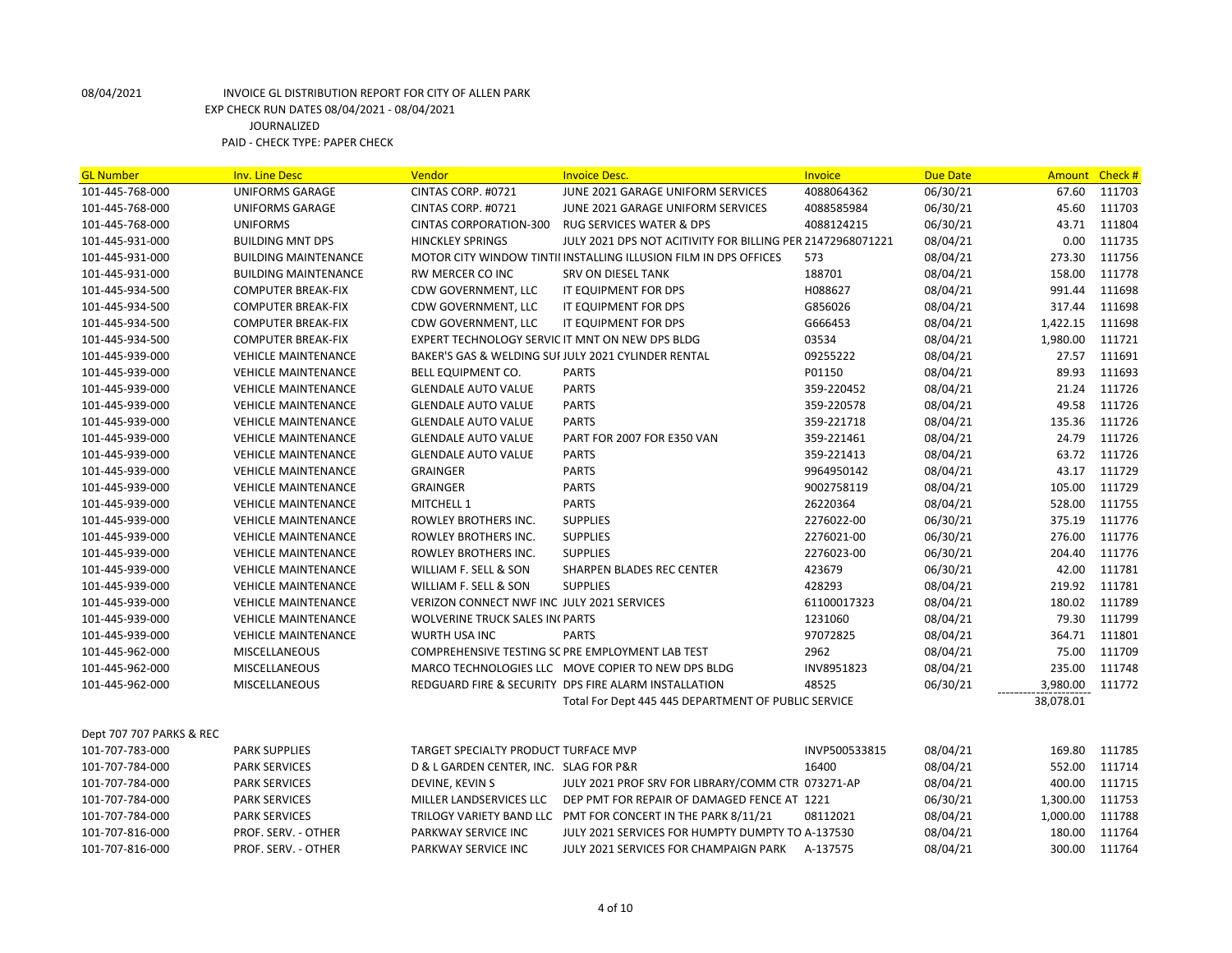| <b>GL Number</b>                | <b>Inv. Line Desc</b>                                                        | Vendor                     | <b>Invoice Desc.</b>                                                    | Invoice    | <b>Due Date</b> | Amount Check #  |        |
|---------------------------------|------------------------------------------------------------------------------|----------------------------|-------------------------------------------------------------------------|------------|-----------------|-----------------|--------|
| 101-707-816-000                 | PROF. SERV. - OTHER                                                          | PARKWAY SERVICE INC        | JULY 2021 SERVICES FOR MOORE PARK                                       | A-137567   | 08/04/21        | 120.00          | 111764 |
| 101-707-816-000                 | PROF. SERV. - OTHER                                                          | PARKWAY SERVICE INC        | JULY 2021 SERVICES FOR KENNEDY PARK                                     | A-137516   | 08/04/21        | 120.00          | 111764 |
| 101-707-816-000                 | PROF. SERV. - OTHER                                                          | PARKWAY SERVICE INC        | JULY 2021 SERVICES FOR RIEL PARK                                        | A-137507   | 08/04/21        | 180.00          | 111764 |
| 101-707-816-000                 | PROF. SERV. - OTHER                                                          | PARKWAY SERVICE INC        | JULY 2021 SERVICES MILWARD PARK                                         | A-137506   | 08/04/21        | 120.00          | 111764 |
| 101-707-816-000                 | PROF. SERV. - OTHER                                                          | PARKWAY SERVICE INC        | JULY 2021 SERVICES SUDMAN PARK                                          | A-137505   | 08/04/21        | 180.00          | 111764 |
| 101-707-816-000                 | PROF. SERV. - OTHER                                                          | PARKWAY SERVICE INC        | JULY 2021 SERVICES CHAMPAIGN PARK BASEBI A-137504                       |            | 08/04/21        | 120.00          | 111764 |
| 101-707-935-000                 | COMPUTER SOFTWARE MAINTEN/ EXPERT TECHNOLOGY SERVIC IT MNT FOR P&R           |                            |                                                                         | 03535      | 08/04/21        | 225.00          | 111721 |
| 101-707-939-000                 | <b>VEHICLE MAINTENANCE</b>                                                   |                            | BAKER'S GAS & WELDING SUI JULY 2021 CYLINDER RENTAL                     | 09255222   | 08/04/21        | 27.57           | 111691 |
| 101-707-939-000                 | <b>VEHICLE MAINTENANCE</b>                                                   | <b>MITCHELL 1</b>          | <b>PARTS</b>                                                            | 26220364   | 08/04/21        | 528.00          | 111755 |
| 101-707-939-000                 | <b>VEHICLE MAINTENANCE</b>                                                   | ROWLEY BROTHERS INC.       | <b>SUPPLIES</b>                                                         | 2276022-00 | 06/30/21        | 375.19          | 111776 |
| 101-707-939-000                 | <b>VEHICLE MAINTENANCE</b>                                                   | ROWLEY BROTHERS INC.       | <b>SUPPLIES</b>                                                         | 2276021-00 | 06/30/21        | 276.00          | 111776 |
| 101-707-939-000                 | <b>VEHICLE MAINTENANCE</b>                                                   | ROWLEY BROTHERS INC.       | <b>SUPPLIES</b>                                                         | 2276023-00 | 06/30/21        | 204.40          | 111776 |
| 101-707-939-000                 | <b>VEHICLE MAINTENANCE</b>                                                   | WILLIAM F. SELL & SON      | <b>SHARPEN BLADES FOR P&amp;R</b>                                       | 426540     | 08/04/21        | 63.00           | 111781 |
| 101-707-939-000                 | <b>VEHICLE MAINTENANCE</b>                                                   | WILLIAM F. SELL & SON      | <b>SUPPLIES</b>                                                         | 428293     | 08/04/21        | 56.00           | 111781 |
|                                 |                                                                              |                            | Total For Dept 707 707 PARKS & REC                                      |            |                 | 6,496.96        |        |
|                                 |                                                                              |                            |                                                                         |            |                 |                 |        |
| Dept 751 751 COMMUNITY CENTER   |                                                                              |                            |                                                                         |            |                 |                 |        |
| 101-751-920-000                 | <b>UTILITIES</b>                                                             | <b>ALLEN PARK WATER</b>    | WATER & SEWER FOR COMM CTR 5/1-6/7/21 401-WH158-00 MAY                  |            | 06/30/21        | 1,053.62 111685 |        |
| 101-751-931-000                 | <b>BUILDING MAINTENANCE</b>                                                  | <b>ORKIN</b>               | JULY 2021 COMM CTR SRV                                                  | 214464158  | 08/04/21        | 83.00           | 111762 |
| 101-751-931-000                 | <b>BUILDING MAINTENANCE</b>                                                  |                            | REDGUARD FIRE & SECURITY SRV CALL GAMEWELL PANEL DOESN'T GIVE HIS 49394 |            | 08/04/21        | 403.60          | 111772 |
|                                 |                                                                              |                            | Total For Dept 751 751 COMMUNITY CENTER                                 |            |                 | 1,540.22        |        |
| Dept 803 HISTORICAL             |                                                                              |                            |                                                                         |            |                 |                 |        |
| 101-803-801-001                 | LAWN & SNOW SERVICES                                                         |                            | JOHN'S LANDSCAPING & SNO JUNE 2021 LAWN SERVICES HISTORICAL MUSEL 24730 |            | 06/30/21        | 140.00          | 111739 |
|                                 | <b>UTILITIES</b>                                                             |                            |                                                                         |            |                 |                 |        |
| 101-803-920-000                 |                                                                              | <b>ALLEN PARK WATER</b>    | HISTORICAL MUSEUM WATER USAGE 4/1-7/1/ 340-EN155-04                     |            | 08/04/21        | 66.10<br>206.10 | 111685 |
|                                 |                                                                              |                            | <b>Total For Dept 803 HISTORICAL</b>                                    |            |                 |                 |        |
|                                 |                                                                              |                            | Total For Fund 101 GENERAL FUND                                         |            |                 | 259,821.18      |        |
|                                 |                                                                              |                            |                                                                         |            |                 |                 |        |
| Fund 202 MAJOR STREET FUND      |                                                                              |                            |                                                                         |            |                 |                 |        |
| Dept 475 475 TRAFFIC SERVICES   |                                                                              |                            |                                                                         |            |                 |                 |        |
| 202-475-703-050                 | INTERFUND LABOR/EQUIP - TRAFF WAYNE COUNTY - ACCTS. REI TRAFFIC SIGNAL 06/21 |                            |                                                                         | 307313     | 06/30/21        | 568.92          | 111794 |
| 202-475-703-050                 | INTERFUND LABOR/EQUIP - TRAFF WAYNE COUNTY - ACCTS. RECTRAFFIC SIGNAL 05/21  |                            |                                                                         | 1010620    | 06/30/21        | 216.98          | 111795 |
|                                 |                                                                              |                            | Total For Dept 475 475 TRAFFIC SERVICES                                 |            |                 | 785.90          |        |
|                                 |                                                                              |                            |                                                                         |            |                 |                 |        |
| Dept 479 PRESERVATION - STREETS |                                                                              |                            |                                                                         |            |                 |                 |        |
| 202-479-757-000                 | <b>OPERATING SUPPLIES</b>                                                    | AJAX MATERIALS CORP.       | UPM COLD MIX DPS                                                        | 261822     | 08/04/21        | 1,254.07        | 111680 |
| 202-479-801-205                 | SECTIONING                                                                   | SAVONE CEMENT, INC.        | REMOVE/REPLACE PAVEMENT SECTIONING M/ 10317-724                         |            | 08/04/21        | 275,535.84      | 111779 |
| 202-479-820-000                 | ENGINEERING                                                                  | <b>BUCCILLI GROUP, LLC</b> | INSEPCTION SERVICES 7/12-7/17/21                                        | 4619       | 08/04/21        | 3,942.00        | 111696 |
|                                 |                                                                              |                            | Total For Dept 479 PRESERVATION - STREETS                               |            |                 | 280,731.91      |        |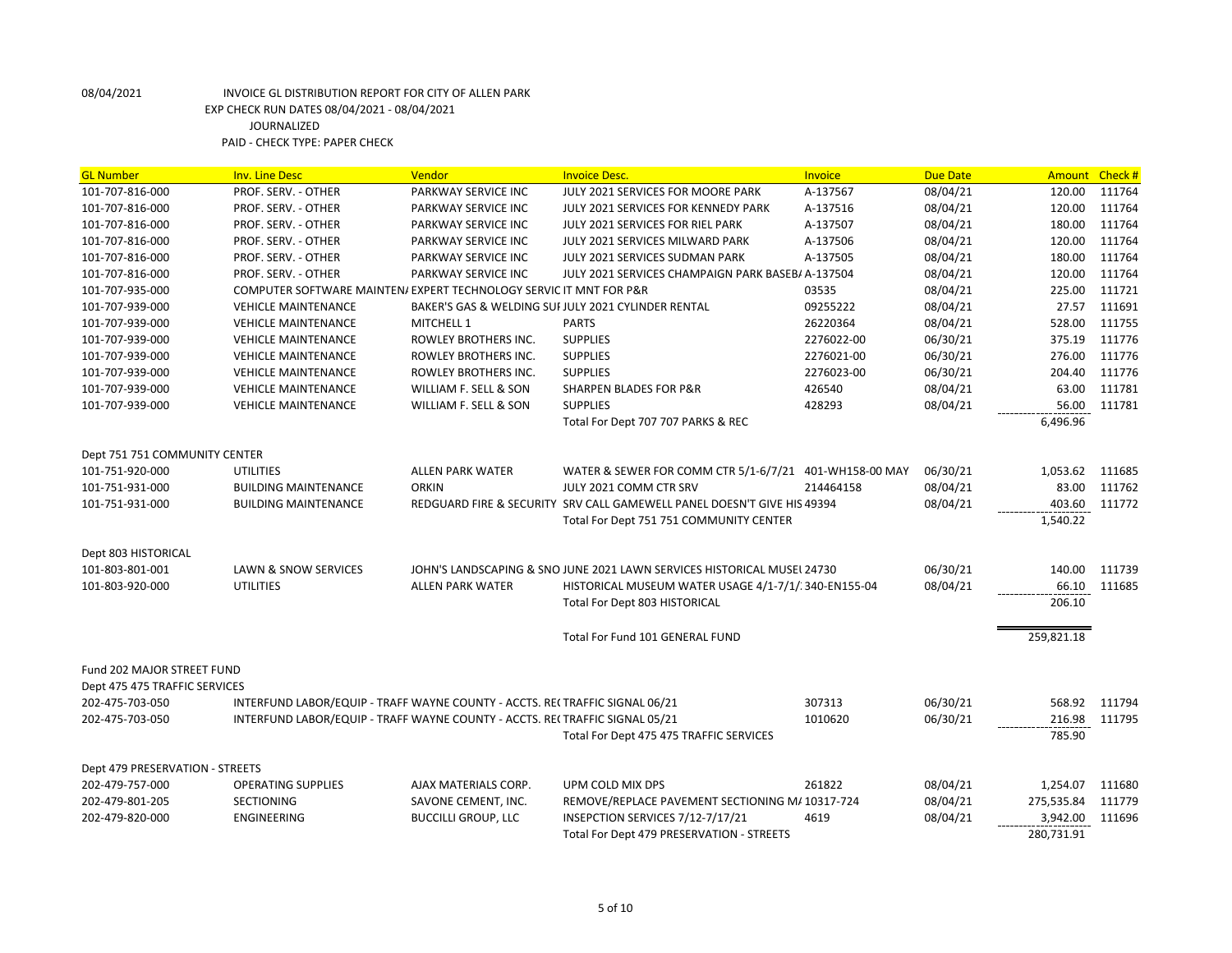| <b>GL Number</b>                  | <b>Inv. Line Desc</b>        | Vendor                      | <b>Invoice Desc.</b>                                                      | Invoice      | <b>Due Date</b> | Amount Check #  |        |
|-----------------------------------|------------------------------|-----------------------------|---------------------------------------------------------------------------|--------------|-----------------|-----------------|--------|
| Dept 505 CONSTRUCTION - STREETS   |                              |                             |                                                                           |              |                 |                 |        |
| 202-505-985-000                   | <b>CAPITAL OUTLAY</b>        |                             | GV CEMENT CONTRACTING C JOB 153 PMT #3 PAVEMENT REPLACEMENT PA JOB 153 #3 |              | 08/04/21        | 213,191.88      | 111731 |
|                                   |                              |                             | Total For Dept 505 CONSTRUCTION - STREETS                                 |              |                 | 213,191.88      |        |
|                                   |                              |                             |                                                                           |              |                 |                 |        |
|                                   |                              |                             | Total For Fund 202 MAJOR STREET FUND                                      |              |                 | 494,709.69      |        |
| Fund 203 LOCAL STREET FUND        |                              |                             |                                                                           |              |                 |                 |        |
| Dept 479 PRESERVATION - STREETS   |                              |                             |                                                                           |              |                 |                 |        |
| 203-479-757-000                   | <b>OPERATING SUPPLIES</b>    | AJAX MATERIALS CORP.        | UPM COLD MIX DPS                                                          | 261822       | 08/04/21        | 1,254.08        | 111680 |
| 203-479-801-200                   | MILLAGE - CONSTRUCTION       |                             | GV CEMENT CONTRACTING C JOB 153 PMT #1 PAVEMENT REPLACEMENT HA JOB 153 #1 |              | 08/04/21        | 85,636.80       | 111731 |
| 203-479-801-220                   | PROF'L SERVICES -TREES       | T-N-T TREE SERVICE INC      | TREE SERVICES 9275 MANOR AVE                                              | 600306       | 08/04/21        | 1,500.00        | 111784 |
| 203-479-801-220                   | PROF'L SERVICES -TREES       | T-N-T TREE SERVICE INC      | TREE SRV AT 9611 MANOR AVE                                                | 600308       | 08/04/21        | 2,900.00        | 111784 |
|                                   |                              |                             | Total For Dept 479 PRESERVATION - STREETS                                 |              |                 | 91,290.88       |        |
| Dept 483 ADMINISTRATION - STREETS |                              |                             |                                                                           |              |                 |                 |        |
| 203-483-820-000                   | ENGINEERING                  | <b>BUCCILLI GROUP, LLC</b>  | LOCAL STREET INSPECTIONS 7/6-7/10/21                                      | 4606         | 08/04/21        | 3,780.00        | 111696 |
| 203-483-820-000                   | ENGINEERING                  | SAVONE CEMENT, INC.         | PURCHASE/PLACEMENT SERVICES CATCH BASII 10317-726                         |              | 06/30/21        | 15,500.00       | 111779 |
|                                   |                              |                             | Total For Dept 483 ADMINISTRATION - STREETS                               |              |                 | 19,280.00       |        |
|                                   |                              |                             |                                                                           |              |                 |                 |        |
|                                   |                              |                             | Total For Fund 203 LOCAL STREET FUND                                      |              |                 | 110,570.88      |        |
| Fund 226 RUBBISH FUND             |                              |                             |                                                                           |              |                 |                 |        |
| Dept 450 450 RUBBISH              |                              |                             |                                                                           |              |                 |                 |        |
| 226-450-817-000                   | <b>WASTE DISPOSAL</b>        | <b>GFL ENVIROMENTAL USA</b> | SOIL DISPOSAL FROM DPS FACILITY                                           | UX0000117809 | 08/04/21        | 5,756.76 111725 |        |
|                                   |                              |                             | Total For Dept 450 450 RUBBISH                                            |              |                 | 5,756.76        |        |
|                                   |                              |                             |                                                                           |              |                 |                 |        |
|                                   |                              |                             | Total For Fund 226 RUBBISH FUND                                           |              |                 | 5,756.76        |        |
| Fund 249 BUILDING FUND            |                              |                             |                                                                           |              |                 |                 |        |
| Dept 371 371 BUILDING DEPARTMENT  |                              |                             |                                                                           |              |                 |                 |        |
| 249-371-934-000                   | <b>EQUIPMENT MAINTENANCE</b> |                             | ENGINEERING SUPPLY CORP MAINTENANCE OF PLOTTER BLDG DEPT                  | 210421-0005  | 06/30/21        | 478.00          | 111720 |
| 249-371-963-000                   | PROFESSIONAL SVCS            |                             | CARLISLE/WORTMAN ASSOC JUNE 2021 6614 GAHONA FENCE VARIANCE               | 2161404      | 06/30/21        | 220.00          | 111697 |
| 249-371-963-000                   | PROFESSIONAL SVCS            |                             | CARLISLE/WORTMAN ASSOC JUNE 2021 16000 EUCLID LOT COVERAGE VARI/ 2161403  |              | 06/30/21        | 267.50          | 111697 |
| 249-371-963-000                   | PROFESSIONAL SVCS            |                             | CARLISLE/WORTMAN ASSOC JUNE 2021 9320 MELBOURNE FENCE VARIANCE 2161405    |              | 06/30/21        | 220.00          | 111697 |
| 249-371-963-000                   | PROFESSIONAL SVCS            |                             | CARLISLE/WORTMAN ASSOC JUNE 2021 MONTHLY RETAINER SERVICES                | 2161406      | 06/30/21        | 4,000.00        | 111697 |
|                                   |                              |                             | Total For Dept 371 371 BUILDING DEPARTMENT                                |              |                 | 5,185.50        |        |
|                                   |                              |                             |                                                                           |              |                 |                 |        |
|                                   |                              |                             | Total For Fund 249 BUILDING FUND                                          |              |                 | 5,185.50        |        |
|                                   |                              |                             |                                                                           |              |                 |                 |        |

Fund 250 DDA OPERATING Dept 000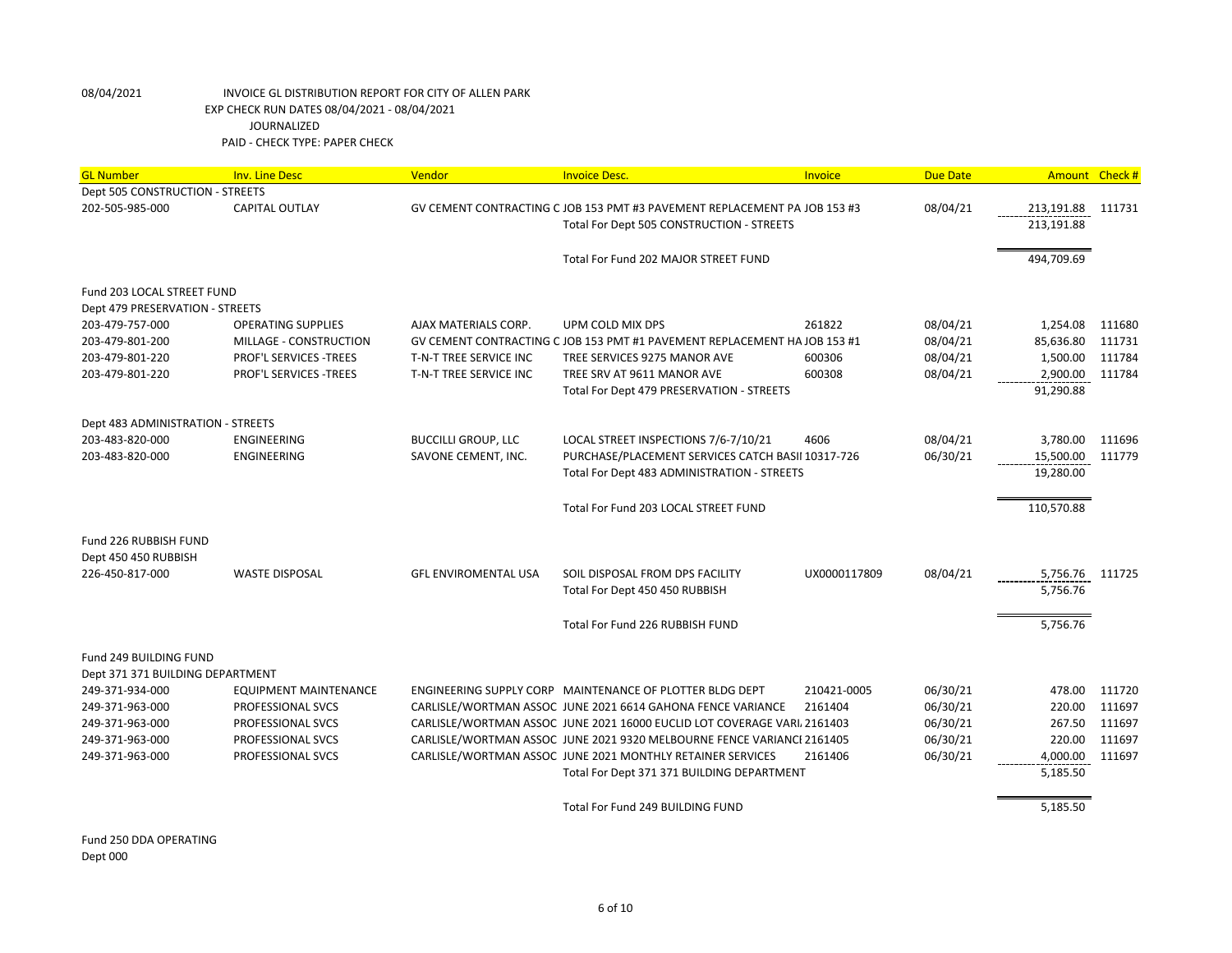| <b>GL Number</b>              | <b>Inv. Line Desc</b>                             | Vendor                         | <b>Invoice Desc.</b>                                                  | <b>Invoice</b>   | <b>Due Date</b> | Amount     | Check# |
|-------------------------------|---------------------------------------------------|--------------------------------|-----------------------------------------------------------------------|------------------|-----------------|------------|--------|
| 250-000-801-001               | <b>LAWN SERVICES</b>                              | <b>EFFICIENCY TREE SERVICE</b> | TREE SERVICES QUANDT ALLEY & APPC                                     | 07292021         | 08/04/21        | 4,550.00   | 111718 |
| 250-000-801-001               | <b>LAWN SERVICES</b>                              | RAMIREZ, LILY                  | WEEDING SERVICES 7/12/21-7/29/21                                      | JULY 2021 12-29  | 08/04/21        | 182.00     | 111770 |
| 250-000-801-001               | <b>LAWN SERVICES</b>                              | <b>RAMIREZ MARTHA</b>          | LAWN SERVICES FOR DDA OFFICE 6/30-7/30/21JUNE-JULY 2021               |                  | 08/04/21        | 999.13     | 111771 |
| 250-000-931-000               | <b>BUILDING MAINTENANCE</b>                       | <b>HADDIX ELECTRIC</b>         | JULY 2021 DDA OFFICE LIGHT CHECK                                      | 10498            | 08/04/21        | 2,170.00   | 111732 |
| 250-000-931-000               | <b>BUILDING MAINTENANCE</b>                       | <b>MARIANN CHRISTINE HEIN</b>  | JULY 2021 CLEANING SERVICES DDA OFFICE                                | <b>JULY 2021</b> | 08/04/21        | 391.02     | 111747 |
| 250-000-942-000               | <b>RENT</b>                                       | JONICK PROPERTIES, LLC         | DDA OFFICE 2021 SUMMER TAXES                                          | 308              | 08/04/21        | 4,453.10   | 111741 |
| 250-000-960-000               | MARKETING/PROMOTIONS                              | CRYSLER, SUSAN                 | FM SET UP & BREAKDOWN 7/16-7/30/21                                    | 106              | 08/04/21        | 264.00     | 111712 |
| 250-000-960-000               | MARKETING/PROMOTIONS                              | THE HAYBALL GROUP, LLC         | JULY 2021 FM MANAGER SRV                                              | 104              | 08/04/21        | 379.32     | 111734 |
| 250-000-960-000               | MARKETING/PROMOTIONS                              | ALLEGRA MARKETING              | FM 2021 SIGNS/MUSIC IN ST POSTERS                                     | 9475             | 06/30/21        | 652.02     | 111806 |
|                               |                                                   |                                | Total For Dept 000                                                    |                  |                 | 14,040.59  |        |
|                               |                                                   |                                | Total For Fund 250 DDA OPERATING                                      |                  |                 | 14,040.59  |        |
| Fund 271 LIBRARY<br>Dept 000  |                                                   |                                |                                                                       |                  |                 |            |        |
| 271-000-757-000               | <b>OPERATING SUPPLIES</b>                         | DEVINE, KEVIN S                | JULY 2021 PROF SRV FOR LIBRARY/COMM CTR 073271-AP                     |                  | 08/04/21        | 450.00     | 111715 |
| 271-000-757-000               | <b>OPERATING SUPPLIES</b>                         | SWINEHART, BRANDI              | REIMBURSEMENT FOR 2021 SUMMER READIN(REIMBURSEMENT                    |                  | 08/04/21        | 80.02      | 111783 |
| 271-000-828-000               | <b>MATERIALS</b>                                  |                                | BACON MEMORIAL DIST LIBR. JAN-MARCH 2021 NEWS HERALD MICROFILMIN 1725 |                  | 08/04/21        | 325.00     | 111689 |
| 271-000-828-000               | <b>MATERIALS</b>                                  | <b>BAKER &amp; TAYLOR</b>      | <b>MATERIALS FOR LIBRARY</b>                                          | 2036072952       | 08/04/21        | 16.78      | 111690 |
| 271-000-828-000               | <b>MATERIALS</b>                                  | <b>BAKER &amp; TAYLOR</b>      | <b>MATERIALS FOR LIBRARY</b>                                          | 2036080199       | 08/04/21        | 83.34      | 111690 |
| 271-000-931-000               | <b>BUILDING MNT LIBRARY</b>                       | <b>HINCKLEY SPRINGS</b>        | JULY 2021 LIRBARY RENTAL SRV NO SUPPLIES 21151106071721               |                  | 08/04/21        | 46.87      | 111737 |
|                               |                                                   |                                | Total For Dept 000                                                    |                  |                 | 1,002.01   |        |
|                               |                                                   |                                |                                                                       |                  |                 |            |        |
|                               |                                                   |                                | <b>Total For Fund 271 LIBRARY</b>                                     |                  |                 | 1,002.01   |        |
| Fund 401 CAPITAL PROJECT FUND |                                                   |                                |                                                                       |                  |                 |            |        |
| Dept 000                      |                                                   |                                |                                                                       |                  |                 |            |        |
| 401-000-985-003               | CAPITAL OUTLAY - PUBLIC WORKS MARXMODA PT DETROIT |                                | FINAL PMT FOR QUOTE 66230 DPS FURNITURE 66665                         |                  | 08/04/21        | 13,693.21  | 111749 |
| 401-000-987-300               | CONST-DPS/WATER                                   | <b>AVI DEVELOPERS</b>          | SERVICES FOR NEW DPS DEPT PAY APP #13                                 | 1736-13          | 08/04/21        | 5,118.70   | 111687 |
| 401-000-987-300               | CONST-DPS/WATER                                   | JS VIG CONSTRUCTION CO         | SRV FOR NEW DPS BLDG PMT #13                                          | 1736-13          | 08/04/21        | 127,899.63 | 111742 |
| 401-000-987-300               | CONST-DPS/WATER                                   |                                | MERLO CONSTRUCTION CO II AP NEW DPS BLDG SRV PMT #13                  | 1736-13          | 08/04/21        | 4,198.14   | 111750 |
|                               |                                                   |                                | Total For Dept 000                                                    |                  |                 | 150,909.68 |        |
|                               |                                                   |                                | Total For Fund 401 CAPITAL PROJECT FUND                               |                  |                 | 150,909.68 |        |
| Fund 592 WATER & SEWER        |                                                   |                                |                                                                       |                  |                 |            |        |
| Dept 000                      |                                                   |                                |                                                                       |                  |                 |            |        |
| 592-000-275-000               | <b>13-WATER WAYNE DIS</b>                         | O'NEIL, ANDREW & DENISE        | UB refund for account: 010-AL059-03                                   | <b>REFUND</b>    | 08/04/21        | 131.30     | 111754 |
|                               |                                                   |                                | Total For Dept 000                                                    |                  |                 | 131.30     |        |
|                               |                                                   |                                |                                                                       |                  |                 |            |        |

Dept 600 WATER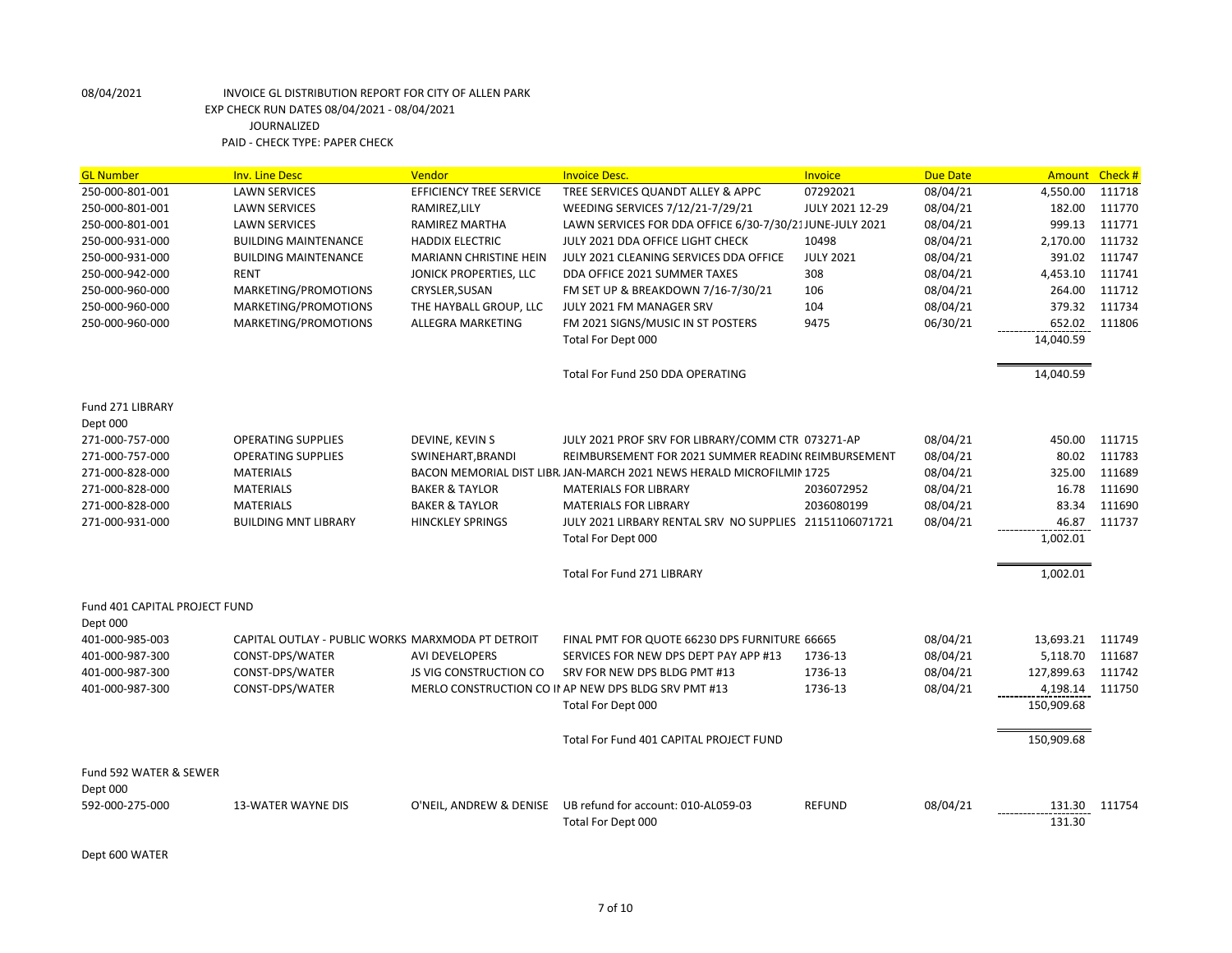| <b>GL Number</b>   | <b>Inv. Line Desc</b>                                  | Vendor                                       | <b>Invoice Desc.</b>                                                       | Invoice       | Due Date | Amount Check #   |        |
|--------------------|--------------------------------------------------------|----------------------------------------------|----------------------------------------------------------------------------|---------------|----------|------------------|--------|
| 592-600-873-000    | <b>MAIN MAINTENANCE</b>                                | ACME BOLT & NUT CO. INC                      | <b>PARTS</b>                                                               | 1000967       | 08/04/21 | 27.72            | 111679 |
| 592-600-873-000    | <b>MAIN MAINTENANCE</b>                                | CORE & MAIN LP                               | <b>PARTS</b>                                                               | P152861       | 06/30/21 | 496.68           | 111710 |
| 592-600-873-000    | <b>MAIN MAINTENANCE</b>                                | JOHN D. OSBORNE TRUCKING SUPPLIES WATER DEPT |                                                                            | 95518         | 08/04/21 | 589.95           | 111740 |
| 592-600-873-000    | <b>MAIN MAINTENANCE</b>                                | JOHN D. OSBORNE TRUCKING SUPPLIES WATER DEPT |                                                                            | 95646         | 08/04/21 | 569.71           | 111740 |
| 592-600-873-000    | <b>MAIN MAINTENANCE</b>                                | JOHN D. OSBORNE TRUCKING SUPPLIES            |                                                                            | 95636         | 08/04/21 | 1,142.76         | 111740 |
| 592-600-873-000    | <b>MAIN MAINTENANCE</b>                                |                                              | PARAGON LABORATORIES IN HOME INSPECTION 15186 HAFOR                        | 139266-221422 | 08/04/21 | 75.00            | 111763 |
| 592-600-873-000    | <b>MAIN MAINTENANCE</b>                                | PETTY CASH - WATER                           | REIMBURSEMENT FOR WATER DEPT PETTY CAS REIMBURSEMENT                       |               | 06/30/21 | 53.00            | 111768 |
| 592-600-873-200    | WC ALLIANCE OF DR WATERSHEDS WAYNE COUNTY              |                                              | JUL-SEP 2021 ECPAD O&M ASSESSMENT GODD 307260                              |               | 08/04/21 | 4,257.03         | 111792 |
| 592-600-939-000    | <b>VEHICLE MAINTENANCE</b>                             | <b>GLENDALE AUTO VALUE</b>                   | <b>PARTS</b>                                                               | 359-220963    | 08/04/21 | 399.95           | 111726 |
| 592-600-939-000    | <b>VEHICLE MAINTENANCE</b>                             | <b>GLENDALE AUTO VALUE</b>                   | <b>PARTS</b>                                                               | 359-221421    | 08/04/21 | 11.88            | 111726 |
| 592-600-939-000    | <b>VEHICLE MAINTENANCE</b>                             | <b>MICHIGAN CAT</b>                          | <b>PARTS</b>                                                               | PD12483134    | 08/04/21 | 84.64            | 111751 |
| 592-600-939-000    | <b>VEHICLE MAINTENANCE</b>                             | WILLIAM F. SELL & SON                        | <b>PARTS</b>                                                               | 427597        | 08/04/21 | 138.56           | 111781 |
| 592-600-939-000    | <b>VEHICLE MAINTENANCE</b>                             | VERIZON CONNECT NWF INC JULY 2021 SERVICES   |                                                                            | 61100017323   | 08/04/21 | 180.03           | 111789 |
|                    |                                                        |                                              | Total For Dept 600 WATER                                                   |               |          | 8,026.91         |        |
|                    |                                                        |                                              |                                                                            |               |          |                  |        |
| Dept 601 601 SEWER |                                                        |                                              |                                                                            |               |          |                  |        |
| 592-601-712-000    | <b>UNIFORMS WATER</b>                                  | CINTAS CORP. #0721                           | JUNE 2021 WATER UNIFORM SERVICES                                           | 4086760606    | 06/30/21 | 54.09            | 111703 |
| 592-601-712-000    | <b>UNIFORMS WATER</b>                                  | CINTAS CORP. #0721                           | JUNE 2021 WATER UNIFORM SERVICES                                           | 4087407619    | 06/30/21 | 54.09            | 111703 |
| 592-601-712-000    | <b>UNIFORMS WATER</b>                                  | CINTAS CORP. #0721                           | JUNE 2021 WATER UNIFORM SERVICES                                           | 4088064310    | 06/30/21 | 54.09            | 111703 |
| 592-601-712-000    | <b>UNIFORMS WATER</b>                                  | CINTAS CORP. #0721                           | JUNE 2021 WATER UNIFORM SERVICES                                           | 4088586004    | 06/30/21 | 54.09            | 111703 |
| 592-601-712-000    | <b>UNIFORMS WATER</b>                                  | CINTAS CORP. #0721                           | JUNE 2021 WATER UNIFORM SERVICES                                           | 4086072521    | 06/30/21 | 54.09            | 111703 |
| 592-601-712-000    | CLOTHING, CLEANING & TECH SKILI CINTAS CORPORATION-300 |                                              | <b>RUG SERVICES WATER &amp; DPS</b>                                        | 4088124215    | 06/30/21 | 49.29            | 111804 |
| 592-601-745-200    | PAVEMENT REPAIRS                                       | SAVONE CEMENT, INC.                          | CONCRETE PAVEMENT STORM UTILITY                                            | 10317-725     | 08/04/21 | 3,781.80         | 111779 |
| 592-601-802-100    | BS&A - COMPUTER SOFTWARE UT BS&A SOFTWARE              |                                              | YEARLY CONTRACT SUPPORT 8/1/21-8/1/22                                      | 135725        | 08/04/21 | 5,687.00         | 111695 |
| 592-601-822-000    | COMPUTER SERVICE MAINT/IT EQICDW GOVERNMENT, LLC       |                                              | IT EQUIPMENT FOR WATER DEPT                                                | H058953       | 08/04/21 | 176.52           | 111698 |
| 592-601-927-060    | SEWAGE DISPOSAL-WAYNE COUN DUWA                        |                                              | MAY 2021 SEWAGE CHARGES                                                    | MAYSEWAGE     | 06/30/21 | 110,826.67       | 111717 |
| 592-601-930-000    | <b>SEWER MAINTENANCE</b>                               | THE SAFETY COMPANY LLC                       | <b>EQUIPMENT &amp; PARTS</b>                                               | IN213131      | 08/04/21 | 1,243.58         | 111757 |
| 592-601-939-100    | <b>VEHICLE MAINTENANCE</b>                             |                                              | BAKER'S GAS & WELDING SUI JULY 2021 CYLINDER RENTAL                        | 09255222      | 08/04/21 | 27.57            | 111691 |
| 592-601-939-100    | <b>VEHICLE MAINTENANCE</b>                             | MITCHELL 1                                   | <b>PARTS</b>                                                               | 26220364      | 08/04/21 | 528.00           | 111755 |
| 592-601-939-100    | <b>VEHICLE MAINTENANCE</b>                             | ROWLEY BROTHERS INC.                         | <b>SUPPLIES</b>                                                            | 2276022-00    | 06/30/21 | 375.20           | 111776 |
| 592-601-939-100    | <b>VEHICLE MAINTENANCE</b>                             | ROWLEY BROTHERS INC.                         | <b>SUPPLIES</b>                                                            | 2276021-00    | 06/30/21 | 276.00           | 111776 |
| 592-601-939-100    | <b>VEHICLE MAINTENANCE</b>                             | ROWLEY BROTHERS INC.                         | <b>SUPPLIES</b>                                                            | 2276023-00    | 06/30/21 | 204.40           | 111776 |
| 592-601-951-000    | <b>ENGINEERING CONSULTANTS</b>                         | C.E. RAINES COMPANY                          | JOB AP-01 GENEAL PROJECTS                                                  | 17966         | 06/30/21 | 741.00           | 111699 |
| 592-601-951-000    | <b>ENGINEERING CONSULTANTS</b>                         |                                              | FISHBECK, THOMPSON, CARR I AP WWCS AREA DELINEATION SERVICES               | 402519        | 08/04/21 | 3,885.12         | 111722 |
| 592-601-951-000    | <b>ENGINEERING CONSULTANTS</b>                         |                                              | FISHBECK, THOMPSON, CARR & AP FAIRLANE GREEN WATER STUDY THRU 7/9/. 402467 |               | 08/04/21 | 2,536.50         | 111722 |
| 592-601-951-000    | <b>ENGINEERING CONSULTANTS</b>                         |                                              | FISHBECK, THOMPSON, CARR & AP FAIRLANE GREEN SEWER STUDY THRU 7/9/2 402523 |               | 08/04/21 | 1,718.04         | 111722 |
| 592-601-986-000    | CAPITAL OUTLAY-SEWERS                                  |                                              | FISHBECK, THOMPSON, CARR I AP SANITARY/WEATHER CONTROL STUDY THRI 402524   |               | 08/04/21 | 12,332.50 111722 |        |
|                    |                                                        |                                              | Total For Dept 601 601 SEWER                                               |               |          | 144,659.64       |        |
|                    |                                                        |                                              |                                                                            |               |          |                  |        |
| Dept 603 603 BASIN |                                                        |                                              |                                                                            |               |          |                  |        |

592-603-930-000 SEWER MAINTENANCE XYLEM DEWATGERING SOLUITEAR DOWN BYPASS EQUIP FOR CITY OF AP 401101811 08/04/21 1,555.00 111807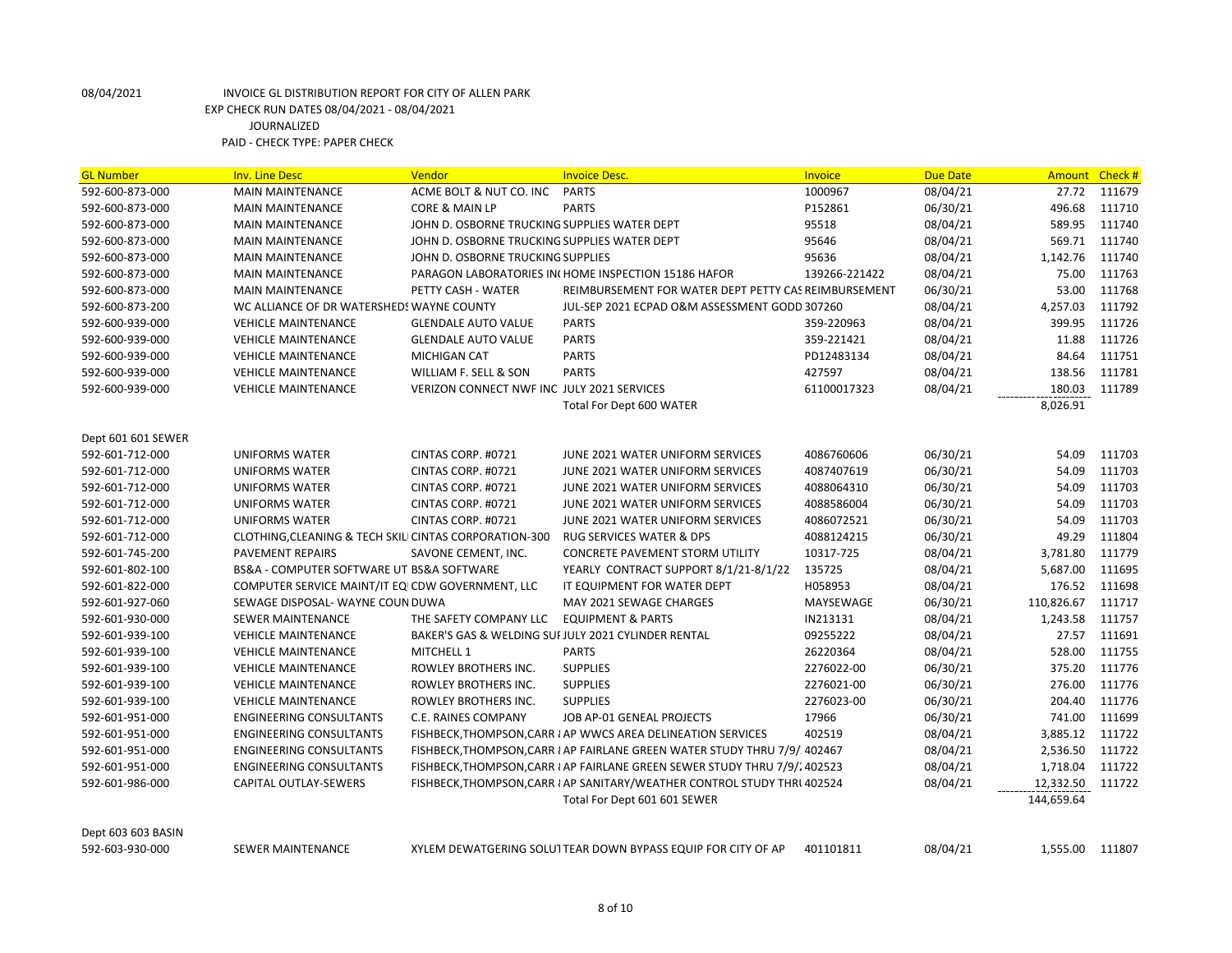| <b>GL Number</b>                    | <b>Inv. Line Desc</b>                              | Vendor                      | <b>Invoice Desc.</b>                                                 | Invoice                          | <b>Due Date</b>      | Amount Check # |              |
|-------------------------------------|----------------------------------------------------|-----------------------------|----------------------------------------------------------------------|----------------------------------|----------------------|----------------|--------------|
| 592-603-930-000                     | <b>SEWER MAINTENANCE</b>                           |                             | XYLEM DEWATGERING SOLUTEMERGENCY BYPASS FOR CITY OF AP               | 401101347                        | 08/04/21             | 10,131.83      | 111807       |
| 592-603-931-000                     | <b>BUILDING MAINTENANCE</b>                        | <b>GRAINGER</b>             | <b>PARTS</b>                                                         | 9961329274                       | 08/04/21             | 51.27          | 111729       |
| 592-603-931-000                     | <b>BUILDING MAINTENANCE</b>                        | <b>GRAINGER</b>             | <b>SUPPLIES BASIN</b>                                                | 9958921059                       | 08/04/21             | 41.80          | 111729       |
| 592-603-931-000                     | <b>BUILDING MAINTENANCE</b>                        | <b>GRAINGER</b>             | <b>PARTS</b>                                                         | 9956230149                       | 08/04/21             | 20.36          | 111729       |
| 592-603-934-000                     | <b>EQUIPMENT MAINTENANCE</b>                       |                             | WOLVERINE POWER SYSTEM: SVC ON GENERATOR NO POWER                    | 0212525-IN                       | 06/30/21             | 325.00         | 111798       |
| 592-603-939-000                     | <b>VEHICLE MAINTENANCE</b>                         | <b>VILLAGE FORD</b>         | <b>PARTS</b>                                                         | 546098                           | 08/04/21             | 62.71          | 111790       |
|                                     |                                                    |                             | Total For Dept 603 603 BASIN                                         |                                  |                      | 12,187.97      |              |
| Dept 604 ADMINISTRATION/DEBT        |                                                    |                             |                                                                      |                                  |                      |                |              |
| 592-604-820-000                     | ENGINEERING                                        | C.E. RAINES COMPANY         | AP-155 FEMA FLOOD MIGRATION                                          | 17894                            | 06/30/21             | 2,125.00       | 111699       |
| 592-604-944-000                     | CONSENT JUDGEMENT EXPENSE                          | <b>WAYNE COUNTY</b>         | 2022 JUDGEMENT LEVY                                                  | 307205                           | 06/30/21             | 3,760.46       | 111791       |
|                                     |                                                    |                             | Total For Dept 604 ADMINISTRATION/DEBT                               |                                  |                      | 5,885.46       |              |
|                                     |                                                    |                             | Total For Fund 592 WATER & SEWER                                     |                                  |                      | 170,891.28     |              |
| Fund 701 TRUST AND AGENCY           |                                                    |                             |                                                                      |                                  |                      |                |              |
| Dept 000                            |                                                    |                             |                                                                      |                                  |                      |                |              |
| 701-000-242-000                     | <b>CITY FESTIVITIES ESCROW</b>                     |                             | MICHIGAN BUSINESS & AUCT SIGNS FOR 2021 STREET FAIR                  | 116113                           | 08/04/21             | 598.00         | 111769       |
| 701-000-242-000                     | <b>CITY FESTIVITIES ESCROW</b>                     | RIVIERA, CINDY              | REIMBURSEMENT FOR STEET FAIR SUPPLIES                                | REIMBURSEMENT                    | 08/04/21             | 248.32         | 111773       |
| 701-000-245-000                     | <b>PARKS &amp; RECREATION ESCROW</b>               | CLINTON, TOM                | KARATE INSTRUCTOR 7/6/21-8/26/21                                     | 5398                             | 08/04/21             | 164.50         | 111707       |
| 701-000-245-000                     | <b>PARKS &amp; RECREATION ESCROW</b>               | <b>GRAPHICWEAR PRINTING</b> | SUMMER SOFTBALL CHAMPION SHIRTS                                      | 1843                             | 08/04/21             | 619.24         | 111728       |
| 701-000-245-000                     | PARKS & RECREATION ESCROW                          | <b>KEY AWARDS</b>           | <b>SOFTBALL TROPHIES</b>                                             | 6426A                            | 08/04/21             | 160.00         | 111744       |
| 701-000-246-500                     | <b>ENGINEERING ESCROW</b>                          | C.E. RAINES COMPANY         | JOB AP-01 GENEAL PROJECTS                                            | 17966                            | 06/30/21             | 1,388.00       | 111699       |
| 701-000-246-500                     | <b>ENGINEERING ESCROW</b>                          | C.E. RAINES COMPANY         | JOB AP-168 SURVEY SRV COMCAST 222 REPUBI 17898                       |                                  | 06/30/21             | 100.00         | 111699       |
| 701-000-246-500                     | <b>ENGINEERING ESCROW</b>                          | C.E. RAINES COMPANY         | JOB AP-170 SURVEY SRV COMCAST 3128 FAIRL 17899                       |                                  | 06/30/21             | 100.00         | 111699       |
| 701-000-246-500                     | <b>ENGINEERING ESCROW</b>                          | C.E. RAINES COMPANY         | JOB AP-172 SURVEY SRV COMCAST 3432 FAIRL 17900                       |                                  | 06/30/21             | 100.00         | 111699       |
| 701-000-246-500                     | <b>ENGINEERING ESCROW</b>                          | C.E. RAINES COMPANY         | JOB AP-173 SURVEY SRV COMCAST 15255 GOD 17901                        |                                  | 06/30/21             | 200.00         | 111699       |
| 701-000-246-500                     | <b>ENGINEERING ESCROW</b>                          | C.E. RAINES COMPANY         | JOB AP-177 SURVEY SRV INSTALL OF 2" GAS M/ 17904                     |                                  | 06/30/21             | 250.00         | 111699       |
| 701-000-246-500                     | <b>ENGINEERING ESCROW</b>                          | C.E. RAINES COMPANY         | JOB AP-174 SURVEY SRV COMCAST 3118 FAIRL 17902                       |                                  | 06/30/21             | 100.00         | 111699       |
| 701-000-246-500                     | <b>ENGINEERING ESCROW</b>                          | C.E. RAINES COMPANY         | JOB AP-178 SURVEY SRV DANIELS DEVELOPEMI 17905                       |                                  | 06/30/21             | 325.00         | 111699       |
| 701-000-249-000                     | <b>FLOWER BED ESCROW</b>                           |                             | AMERICAN SPEEDY PRINTING FLOWERBED SIGNS FOR ADOPT A FLOWERBED 59269 |                                  | 08/04/21             | 195.00         | 111683       |
| 701-000-249-000                     | <b>FLOWER BED ESCROW</b>                           |                             | AMERICAN SPEEDY PRINTING FLOWERBED SIGNS FOR ADOPT A FLOWERBED 59225 |                                  | 06/30/21             | 130.00         | 111683       |
| 701-000-249-000                     | <b>FLOWER BED ESCROW</b>                           | PETTY CASH - D.P.S.         | REIMBURSEMENT FOR DPS PETTY CASH                                     | REIMBURSEMENT                    | 06/30/21             | 253.00         | 111766       |
|                                     |                                                    |                             | Total For Dept 000                                                   |                                  |                      | 4,931.06       |              |
|                                     |                                                    |                             | Total For Fund 701 TRUST AND AGENCY                                  |                                  |                      | 4,931.06       |              |
| Fund 703 SCHOOL AND COUNTY TAX FUND |                                                    |                             |                                                                      |                                  |                      |                |              |
| Dept 000<br>703-000-275-000         |                                                    |                             | 2021 Sum Tax Refund 30 010 01 0069 000                               |                                  |                      |                |              |
| 703-000-275-000                     | <b>REFUNDABLE TAXES</b><br><b>REFUNDABLE TAXES</b> | KESHISHIAN, ANTRAINIK       | BENAVIDES, JUAN J JR-VELA, I 2021 Sum Tax Refund 30 015 01 0230 002  | 30010010069000<br>30015010230002 | 08/04/21<br>08/04/21 | 6.00<br>216.79 | 1959<br>1960 |